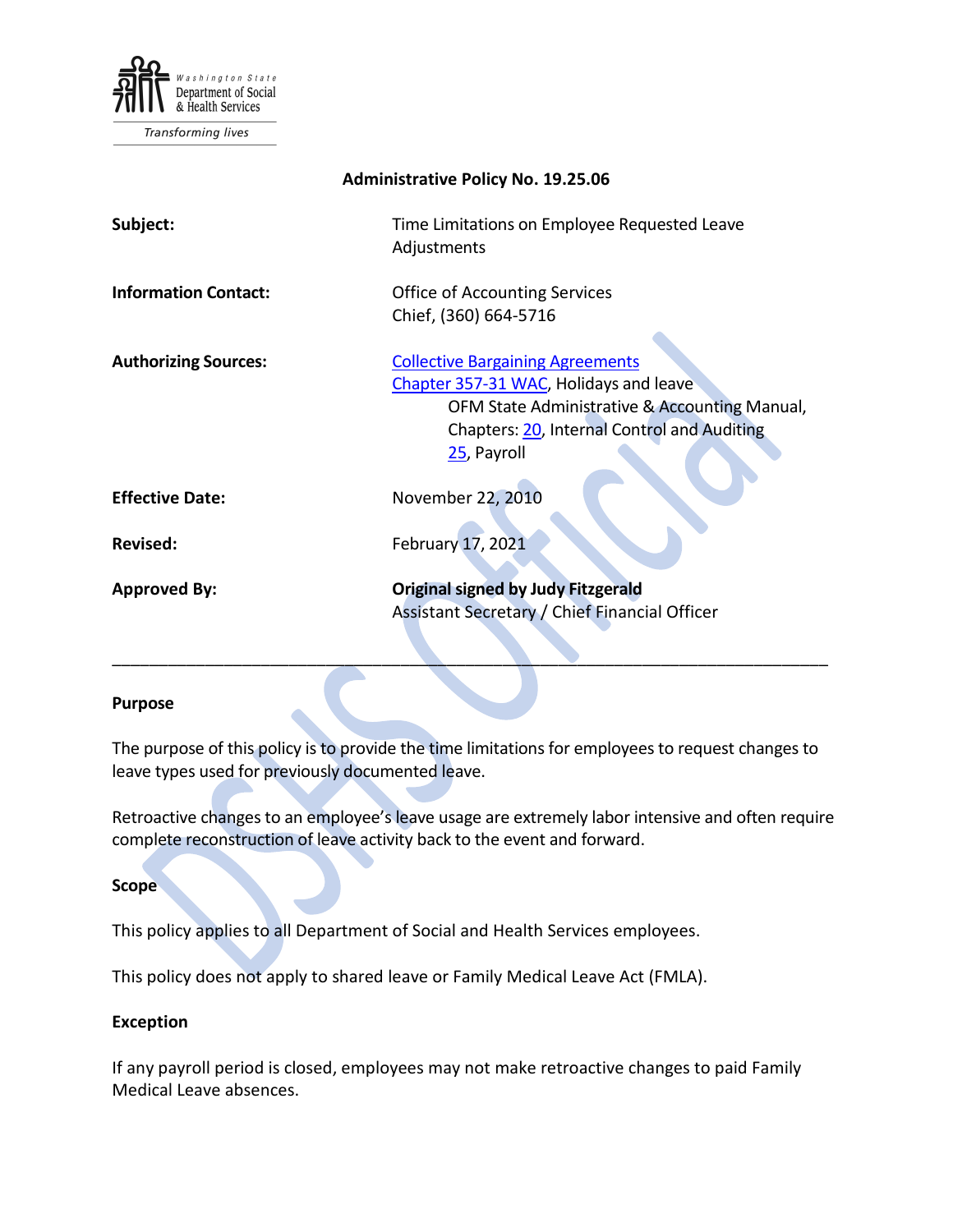Administrative Policy 19.25.06 February 17, 2021 Page 2

### **Additional Guidance**

#### [DSHS Forms Picker](http://forms.dshs.wa.lcl/)

Form 03-421, Leave Request

### **Definitions**

**DSHS** means the Department of Social and Health Services**.**

**Leave type** means the categories of leave as designated on the DSHS leave request form (03- 421).

**Payroll Office** is the office within the Facilities, Finance, and Analytics Administration that processes payroll for DSHS to include the institutional payroll offices that process their own payroll.

### **Policy**

- **A.** It is the employees' responsibility to manage their own leave in an accurate and timely manner. DSHS employees must request retroactive changes to the leave used for any absence within the shortest timeframe listed below.
	- 1. 30 days from the last leave date in question.
	- 2. If the employee's leave occurs within 30 days of their anniversary date, they can change it up to two working days prior to their anniversary date in order to avoid a loss of accrued leave due to the 240-hour vacation rule.
	- 3. By December 15<sup>th</sup> for sick leave changes (due to the annual sick leave buyout), except for provisions outlined in item 2 of this section.
	- 4. By June 30<sup>th</sup> for compensatory time (due to the annual compensatory time buyout).
	- 5. As required by the applicable collective bargaining agreement (CBA).
- **B.** In the event of extenuating circumstances, only the office of accounting services chief or payroll manager will have final approval to make retroactive changes that exceed the timeframes listed in policy point A above.
- **C.** If any specific provision of this policy conflicts with an applicable CBA, the CBA will prevail.

### **Procedure**

- **A. To process retroactive changes in leave type**
	- 1. DSHS employees complete and submit a revised leave request.
	- 2. Supervisors, leave corrections processors, and payroll processors: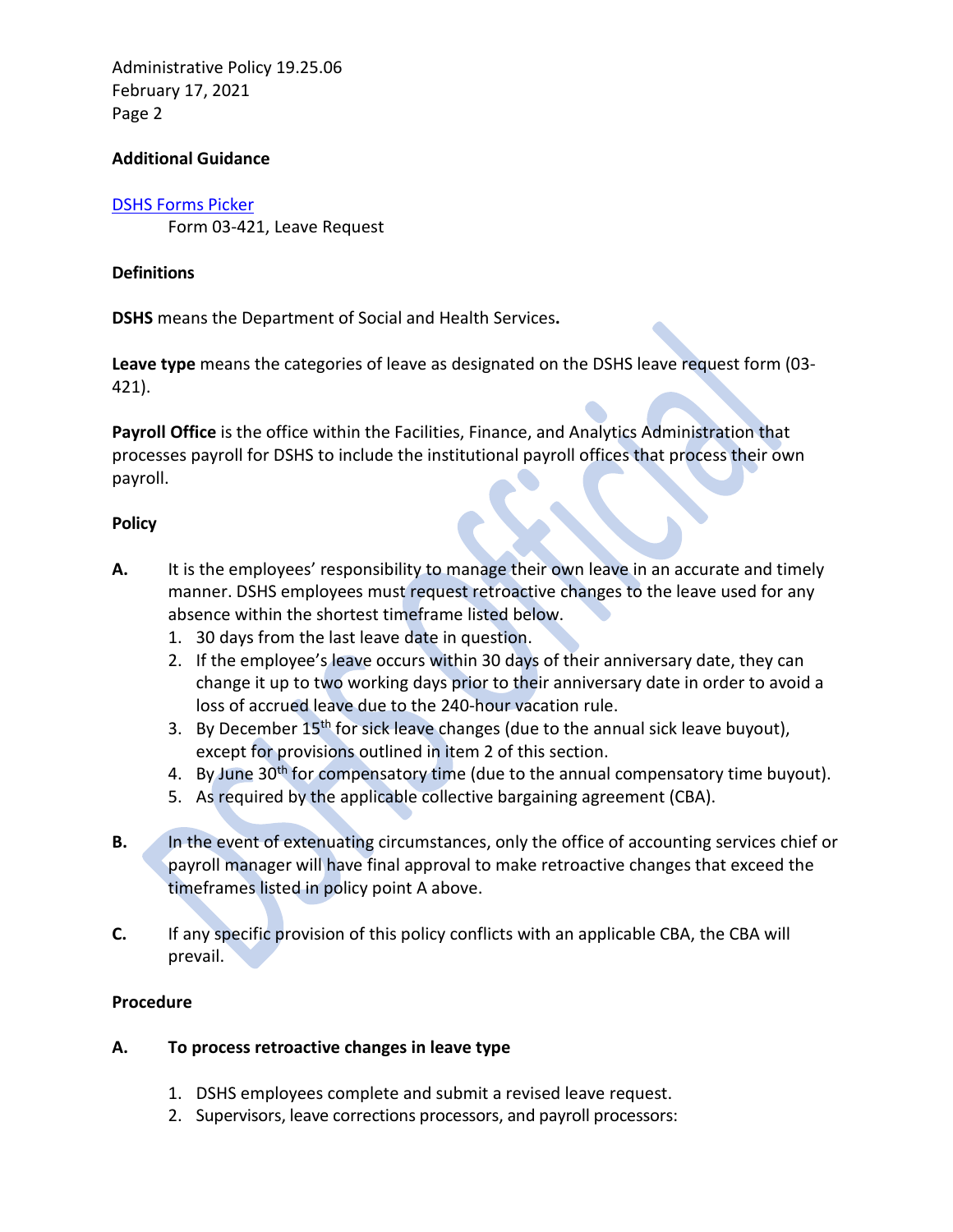Administrative Policy 19.25.06 February 17, 2021 Page 3

- a. Review revised leave requests to check for compliance with this policy.
- b. If the request:
	- i. Meets the policy requirements and applicable leave balances exist to accommodate the change, process as appropriate.
	- ii. Does not meet the policy requirements, or applicable leave balances do not exist, deny the request and return the leave request to the employee with an explanation of why the leave was denied.
- 3. The appointing authority, or designee
	- a. Reviews revised leave requests where leave without pay (LWOP) is requested in lieu of other leave types, or is needed because of insufficient leave balances.
	- a. If the request is:
		- i. Approved, forwards leave request to payroll office for processing.
		- ii. Denied, returns the leave request with explanation to the employee.

## **B. To request an exception to policy**

- 1. DSHS employees submit a revised leave request to their appointing authority, or designee, along with an explanation of why an extenuating circumstance exists.
- 2. The appointing authority or designee
	- a. Reviews request for an exception to policy.
	- b. If the request is:
		- i. Approved, forwards the leave request and explanation to the Office of Accounting Services chief or payroll manager.
		- ii. Denied, returns the leave request and explanation for denial to the employee.
- 3. The Office of accounting services chief or payroll manager
	- a. Reviews staff request for an exception to policy.
	- b. If the request is:
		- i. Approved, forwards the leave request and explanation to the payroll processor, and notifies the appointing authority, or designee.
		- ii. Denied, returns the leave request and explanation for denial to the appointing authority, or designee. The appointing authority, or designee, returns the leave request to the employee with an explanation of why the leave was denied.
- **C.** Examples:

Example #1